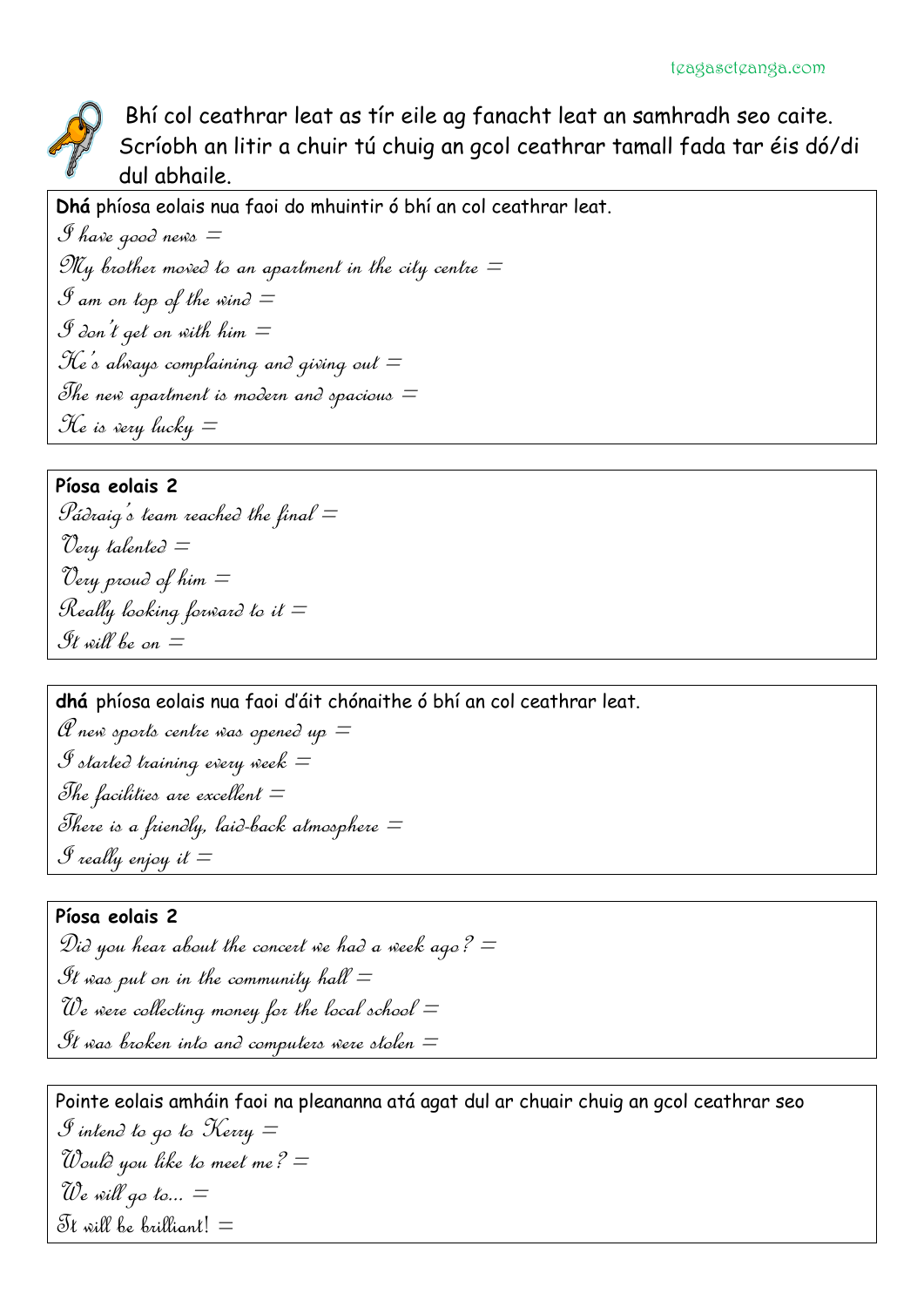## Na heochairfhocail

## Cheannaigh tú albam ceoil le déanaí. Scríobh litir chuig do chara pinn faoi. **dhá** chúis ar cheannaigh tú an t-albam ceoil

**Cúis** 1  $\mathcal S$  really enjoy the music  $=$ 

 $mod$ ern  $=$ 

 $t$ alente $\partial \equiv$ The song  $\ldots$  went to number 1 in the charts  $=$ It was the best song I ever heard  $\equiv$  $S$  was really looking forward to the album  $\equiv$ 

**Cúis 2** sale going on = in my local music shop  $=$  $\mathfrak{R}_{\mathfrak{c}}$  cost  $=$  $\mathcal S$  coulàn't believe my eyes  $=$  $\mathcal S$  was on top of the wind  $=$  $\mathcal S$  rushed to the desk and  $\mathcal S$  bought it without delay  $=$ 

**dhá** phointe eolais faoin amhránaí/mbanna ceoil **Pointe eolais 1** He writes his songs = The has a wonderful voice  $=$ Well-written  $\equiv$ The won a qrammy award  $\equiv$ Las $t$  year  $\equiv$ 

**Pointe eolais 2** There are five members of the band  $=$ They play...  $=$  $b$ ass = dord keyboard = méarchlár  $\partial$ ums = na drumaí electric quitar = an giotár leictreach They are from Dublin  $=$  Is as... They met each-other when they were very young  $\equiv$ They attended the same school  $=$  D'fhreastail siad ar...

## **Pointe amháin faoi albam ceoil eile a thaitníonn leat freisin**

Did you hear the new album by  $\ldots =$ She released it last week  $\equiv$  ${\mathcal S}$  think her music is qettinq better  $=$ My sister loves her to  $\equiv$  $\mathscr S$  intend to go to her concert in Croke Park  $=$